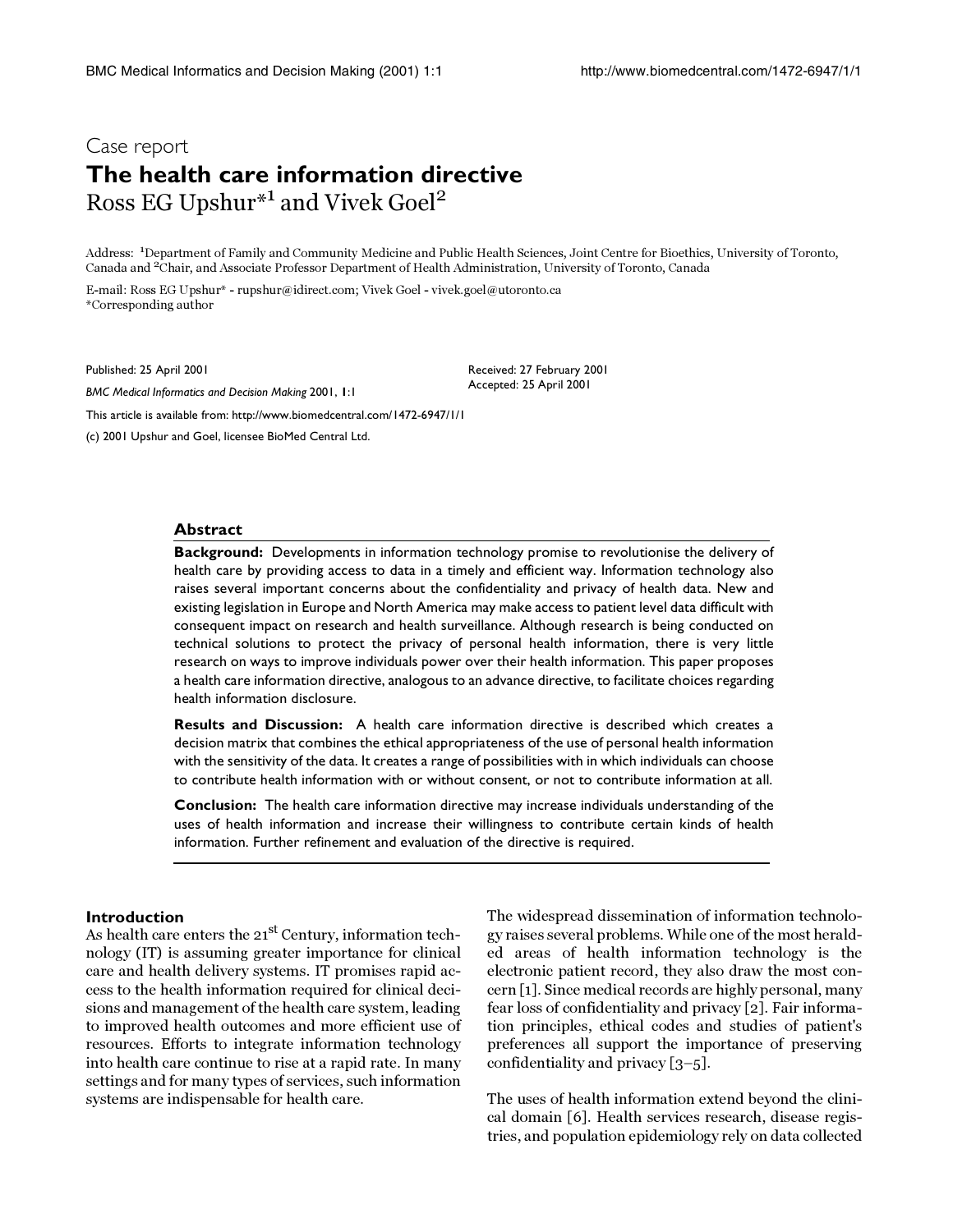and archived in administrative databases. Such data reservoirs can be linked and are a rich source of knowledge on patterns of health care. The advent of electronic health records could greatly enhance the quality, availability and timeliness of such data sources. Studies based on these records are integral for providing feedback to clinicians and administrators as well as to health care consumers. For example, such studies form the basis of initiatives, based on public demand, for greater accountability in the health care system through the use of report cards.

While such initiatives require access to personal health information, privacy protection initiatives have also become part of public policy, hindering such efforts. Recent legislative initiatives in Canada such as the federal government's Bill C-6 and the province of Ontario's Bill 159 promise to have an impact on the use of health information for health administration, research and clinical care. In Minnesota, a change in the legislation concerning the access to health records required health providers to notify all patients in writing that records could be released for research purposes and to obtain a written authorization for the use of medical records for research [[7\]](#page-3-5). In the United Kingdom, the Data Protection Act of 1998 (assumed force of law, March 2000) placed restrictions on the processing of health information and enhanced privacy conditions [\[8\]](#page-3-6). Such initiatives are commendable in that the privacy of individual information is of paramount importance.

These legislative initiatives, though, may have unfortunate adverse consequences. Depending on the stringency of the legislation, many research and audit functions such as health services research and cancer registries may be at risk. It is unclear how informed both the population and legislators are concerning the uses of health information. The media has consistently emphasized the Orwellian dimensions of large databases [\[9](#page-3-7)]. There is evidence from the literature that strict consent laws can introduce a potentially crippling authorization bias [[10](#page-3-8)[–](#page-3-9) [13\]](#page-3-9). Authorization bias occurs when patients who release personal health information for health research differ from those who do not in important characteristics relevant to the interpretation of health data. Such a bias, applied at a population level results in an inaccurate estimate of the health status of the population.

Recent articles have underlined the challenges of keeping health records both accessible and private [\[14,](#page-3-10)[15\]](#page-3-11). These studies have largely confined attention to systems level interventions focused on technical methods of health data protection. To our knowledge, little has been done to develop tools to improve patient knowledge and understanding of health information, its uses and the manner in which it is protected. It is unclear how systems initiatives alone will increase patient understanding of health information uses, or empower them in their choices with respect to health information usage.

Innovative models, therefore, are required to meet the demands of the information age. Research on patient decision aids suggests that they improve knowledge, reduce decisional conflict and stimulate patients to be more active in decision-making [[16](#page-3-12)]. We suggest that an intervention analogous to a decision aid could be developed to enable health consumers to more appropriately specify the level of sharing they wish to have for their personal health information. The advance directive, used in end of life care, is a type of decision aid that can provide a template for such an aid, which we propose to call a 'health care information directive' [[17](#page-3-13)].

### **Results**

Table [1](#page-2-0) shows the proposed health information directive. The health information directive seeks to integrate sensitivity of data with ethical validity of use. It presents the permutations and combinations of sensitivity and usage in a matrix that forms a table, similar to an advance directive. The goal of the health information directive is to allow individuals to make informed choices regarding how their health information can be used. Currently, models of consent for the use of health information derive from consent for clinical interventions. These are discrete and time limited. However, health information, particularly those items that are stored in electronic databases exist almost timelessly and have a multitude of uses. It may be impossible to determine all possible uses in advance, but it is possible for individuals to define the range of possible usages of their health information and to specify the form of data acceptable to them.

The row headings of the health information directive move from "most essential to most discretionary" uses, based on Mullen and Laverey. They state:

To illustrate, the following uses of electronically stored patient data might be placed along a continuum to reflect ethical validity in access or use (acknowledging that the placement of these various interests is debated by different players), where the informing criterion is the proximity of the potential user to the data generator (patient) and their potential benefit/harm in the disclosure of information [\[18](#page-3-14)].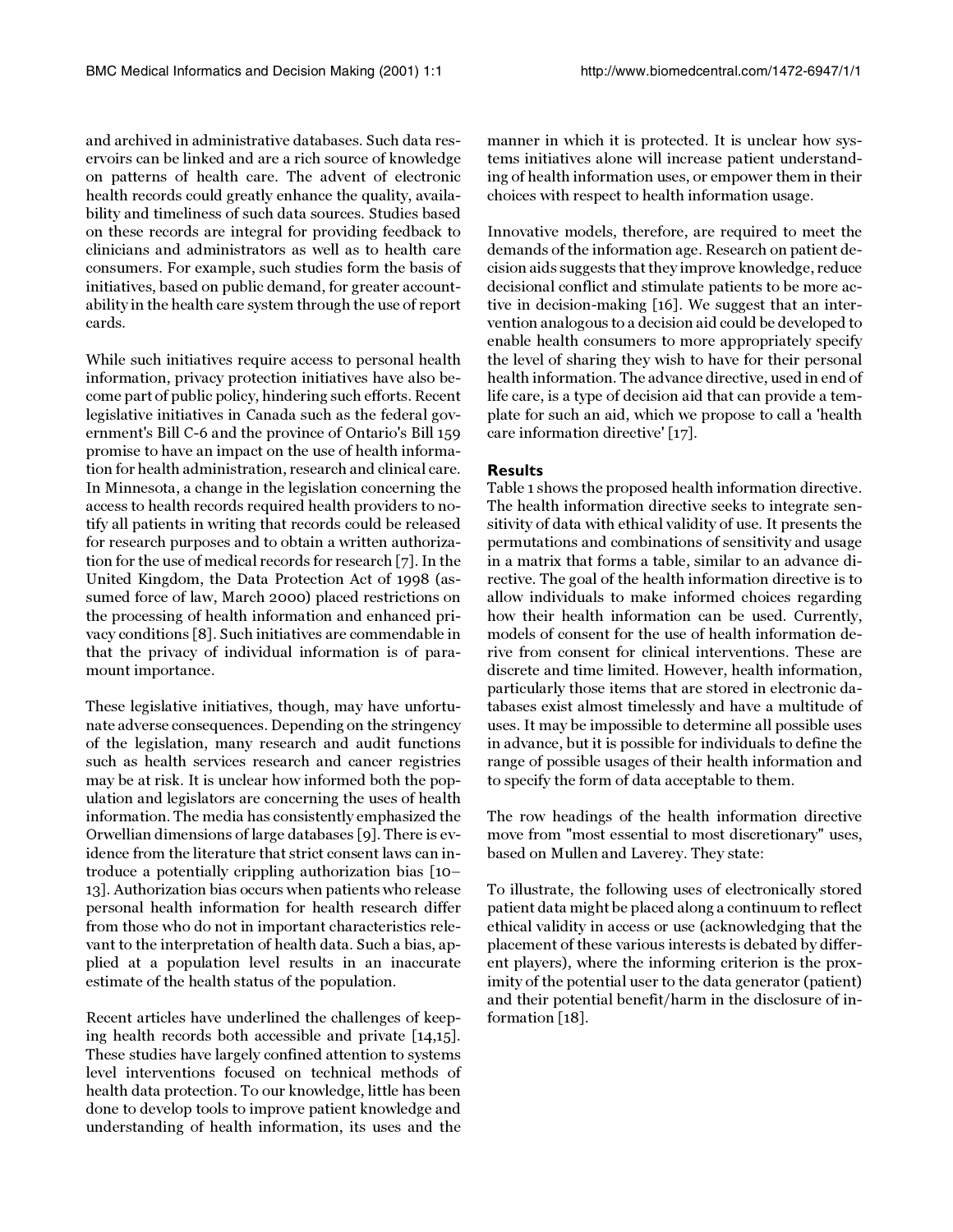### <span id="page-2-0"></span>**Table 1: Schema for a health information directive**

|                                                                                                                                             | Personal Health<br>Information | Registration<br>Information | De-identified<br>Data | Aggregated<br>Statistical |
|---------------------------------------------------------------------------------------------------------------------------------------------|--------------------------------|-----------------------------|-----------------------|---------------------------|
| Patient care (access by caregivers, such as<br>physicians, nurses, physiotherapists, etc., next of<br>kin, advocate, legal representatives) |                                |                             |                       |                           |
| Continuity of care between Health Care<br>Providers and Administrative levels<br>Reminders for follow-ups and screening tests,<br>etc.      |                                |                             |                       |                           |
| Payment (hospital/fee for service)                                                                                                          |                                |                             |                       |                           |
| Administrative management (institutional and<br>governmental/provincial)                                                                    |                                |                             |                       |                           |
| Continuous Quality Improvement, peer review                                                                                                 |                                |                             |                       |                           |
| Research<br>Epidemiological Study<br><b>Disease Registries</b>                                                                              |                                |                             |                       |                           |
| Hospital fund raising (mail-outs)                                                                                                           |                                |                             |                       |                           |
| Deriving profit from data as a research product<br>Marketing                                                                                |                                |                             |                       |                           |

Row Headings adapted from: Ethical And Legal Issues In Electronic Health Information Systems: Report of the University of Toronto Joint Centre for Bioethics Working Group. 20 April 1998 Prepared by: Michelle A. Mullen, M.H.P., Ph.D. and James Lavery, M.Sc. Column Headings adapted from Saskatchewan Consultation on Privacy and Health Information. Reprinted with permission of the authors.

The column headings illustrate the types of data from most identifiable to most anonymous. The matrix forms a range of options from most sensitive to least sensitive types of data with most necessary to most discretionary uses of information. Definitions of the column headings immediately follow the table.

Individuals can then, as in advance directives, block out which uses and types of data they do not wish to contribute. They may also specify the range of issues for which they are willing to contribute data, but only with explicit informed consent. There will be some areas that must be blocked out because no discretion is permitted, such as for accounting purposes.

Clearly, the health information directive will require a significant educational effort. It is unlikely to succeed as a stand-alone intervention. Educational programs will be necessary to supplement the decision aid. Computerbased educational modules or videodiscs could be employed to this end.

### **Discussion**

The health information directive has face validity as it integrates the important elements of health information that have been discussed in the literature. From an ethical perspective, the directive increases patient autonomy, facilitates patient control over information, fosters openness and transparency and respects several of the ethical principles articulated by Kluge [\[19\]](#page-3-15). Whether an